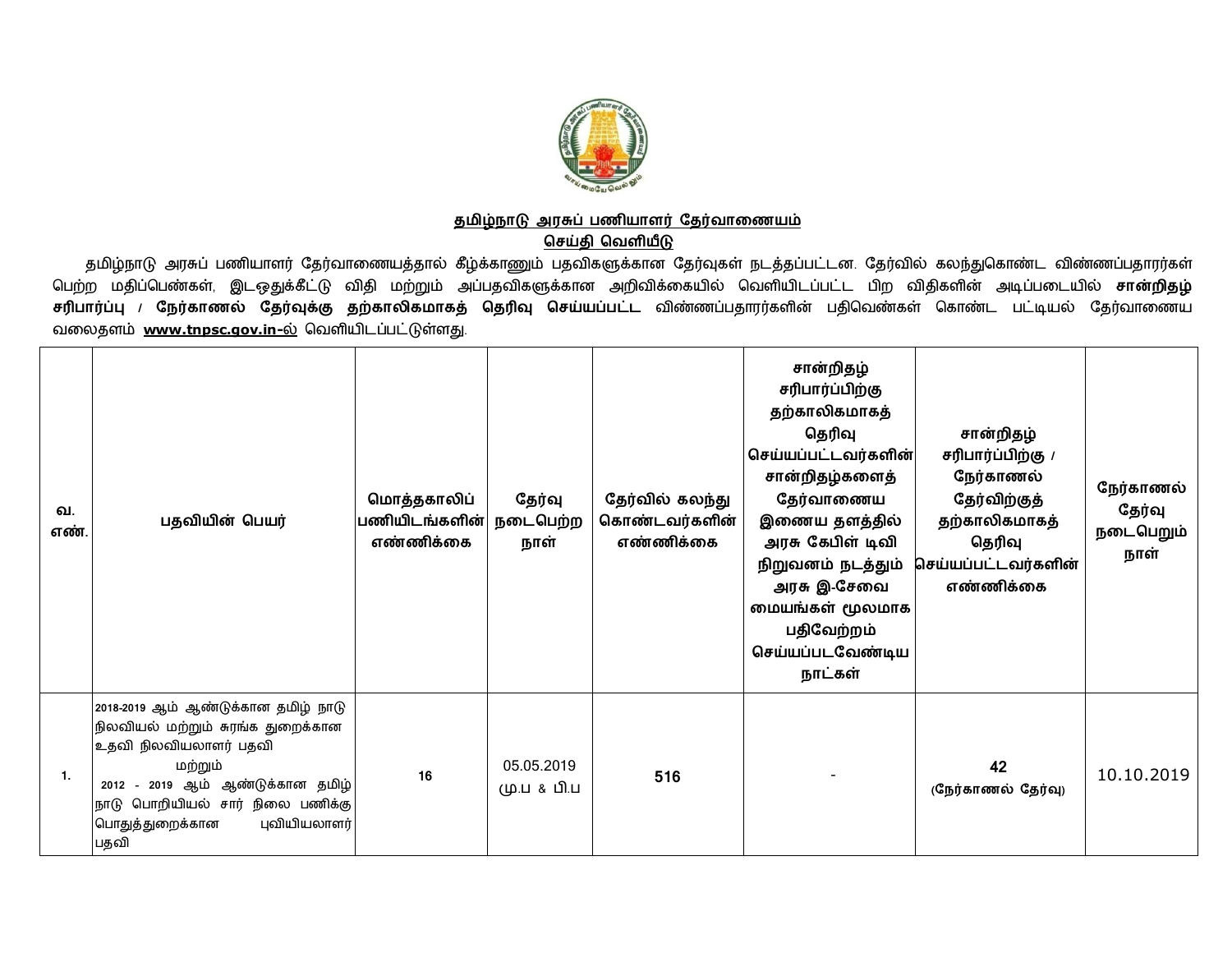| 2. | தமிழ்நாடு சமூக பாதுகாப்பு சார்நிலைப்<br>பணிகளில் அடங்கிய சமூக பாதுகாப்பு<br>துறையின்<br>பள்ளிகள்<br>சீர்திருத்தப்<br>விழிப்புப்பணி<br>மற்றும்<br>நிறுவனங்களுக்கான<br>உதவி<br>கண்காணிப்பாளர் பதவி    | $\overline{\mathbf{4}}$ | 05.05.2019<br>மு.ப & பி.ப | 106 |                                          | 06<br>(நேர்காணல் தேர்வு-11)          | 10.10.2019 |
|----|-----------------------------------------------------------------------------------------------------------------------------------------------------------------------------------------------------|-------------------------|---------------------------|-----|------------------------------------------|--------------------------------------|------------|
| 3. | 2013-2019 ஆண்டுக்களுக்கான தமிழ்நாடு<br>கைத்தறி (ம) ஜவுளிகள் சார்நிலைப்பணி<br>கைத்தறிகள் (ம) ஜவுளி துறைக்கு<br>உதவியாளர்<br>முதுநிலை<br>தொழில்<br>இளநிலை<br>தொழில்நுட்ப<br>மற்றும்<br>உதவியாளர் பதவி | 5<br>14                 | 11.05.2019<br>மு.ப & பி.ப | 999 | 03.10.2019<br>முதல்<br>16.10.2019<br>வரை | 59<br>(சான்றிதழ் சரிபார்ப்பு<br>-II) |            |
| 4. | சார்நிலை<br>தமிழ்நாடு<br>பொது<br>பணிக்கான<br>(பின்னடைவு<br>பணியிடங்களுக்கு)<br>அருங்காட்சியகத்துறைக்கு,<br>காப்பாட்சியர் பதவி                                                                       | 4                       | 25.05.2019<br>மு.ப & பி.ப | 594 |                                          | 12<br>(நேர்காணல் தேர்வு)             | 10.10.2019 |
| 5. | தமிழ்நாடு வேலைவாய்ப்பு மற்றும்<br>பயிற்சி சார்நிலை பணிகள் - உதவி<br>பயிற்சி அலுவலர் (சுருக்கெழுத்து -<br>ஆங்கிலம்)<br>மற்றும்<br>(செயலக<br>நடைமுறை) பதவிகள்                                         | 12<br>$\mathbf{1}$      | 22.06.2019<br>மு.ப & பி.ப | 231 | 03.10.2019<br>முதல்<br>16.10.2019<br>வரை | 39<br>(சான்றிதழ் சரிபார்ப்பு)        |            |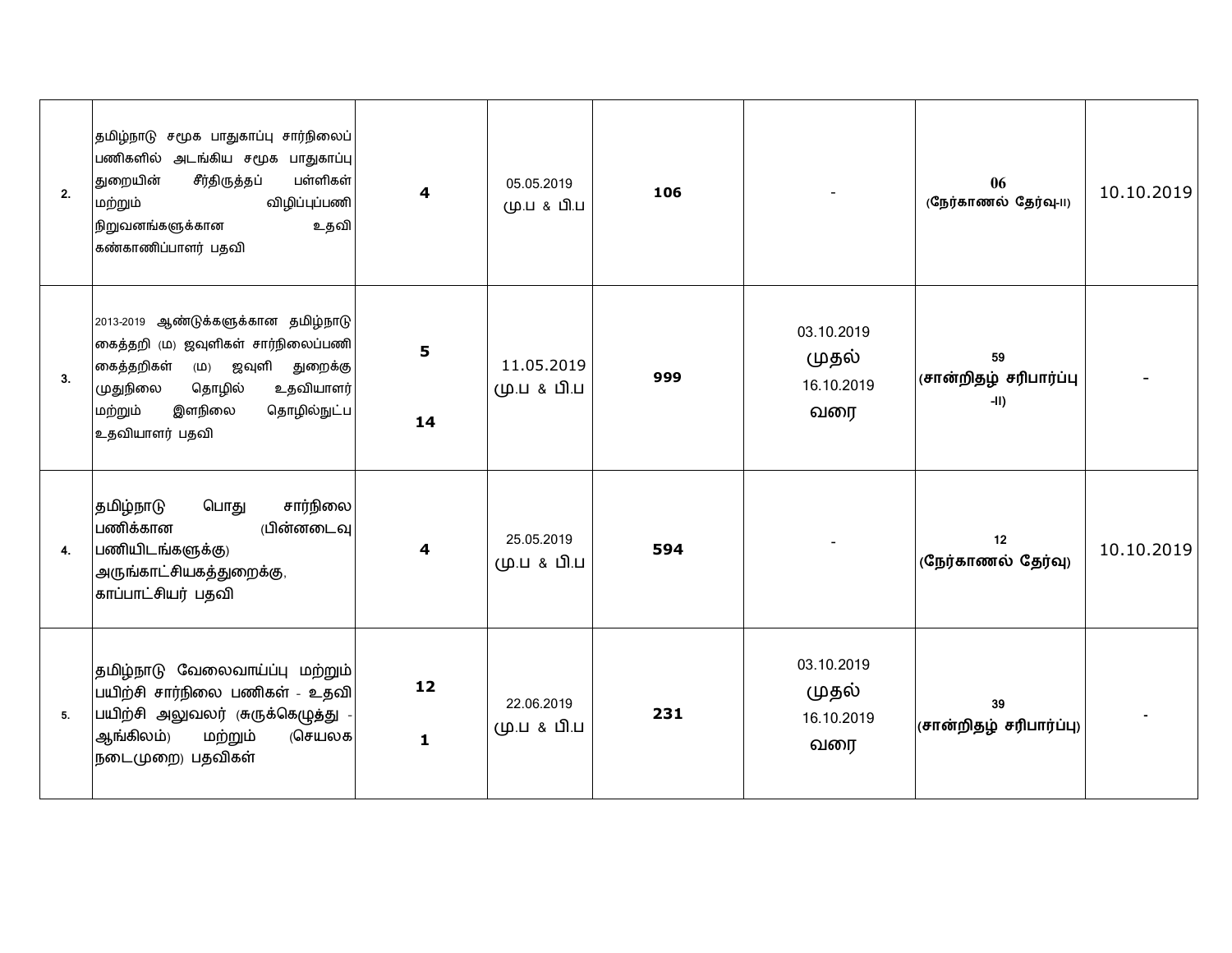| 6. | 2014 -2015 ஆம்<br> ஆண்டுக்களுக்கான தமிழ்நாடு<br>மீன்வளத்துறை சார்நிலைப்<br>பணியில் அடங்கிய<br>மீன்வளத்துறைக்கான ஆய்வக<br>உதவியாளர் பதவி | 1  | 22.06.2019<br>மு.ப & பி.ப | 369 |                                          | 3<br>(நேர்காணல் தேர்வு)                | 10.10.2019 |
|----|-----------------------------------------------------------------------------------------------------------------------------------------|----|---------------------------|-----|------------------------------------------|----------------------------------------|------------|
| 7. | ஆம் <br>2012-2013,<br>2016-2017<br> ஆண்டுக்கான தமிழ்நாடு கால்நடை<br>பாராமரிப்புக்கான<br>ஆராய்ச்சி<br>உதவியாளர் பதவி                     | 26 | 30.06.2019<br>மு.ப & பி.ப | 73  | 03.10.2019<br>முதல்<br>16.10.2019<br>வரை | 16<br>(சான்றிதழ் சரிபார்ப்பு<br>$-11)$ |            |

 **இரா.த}, இ.ஆ.ப.,** தேர்வுக் கட்டுப்பாட்டு அலுவலர்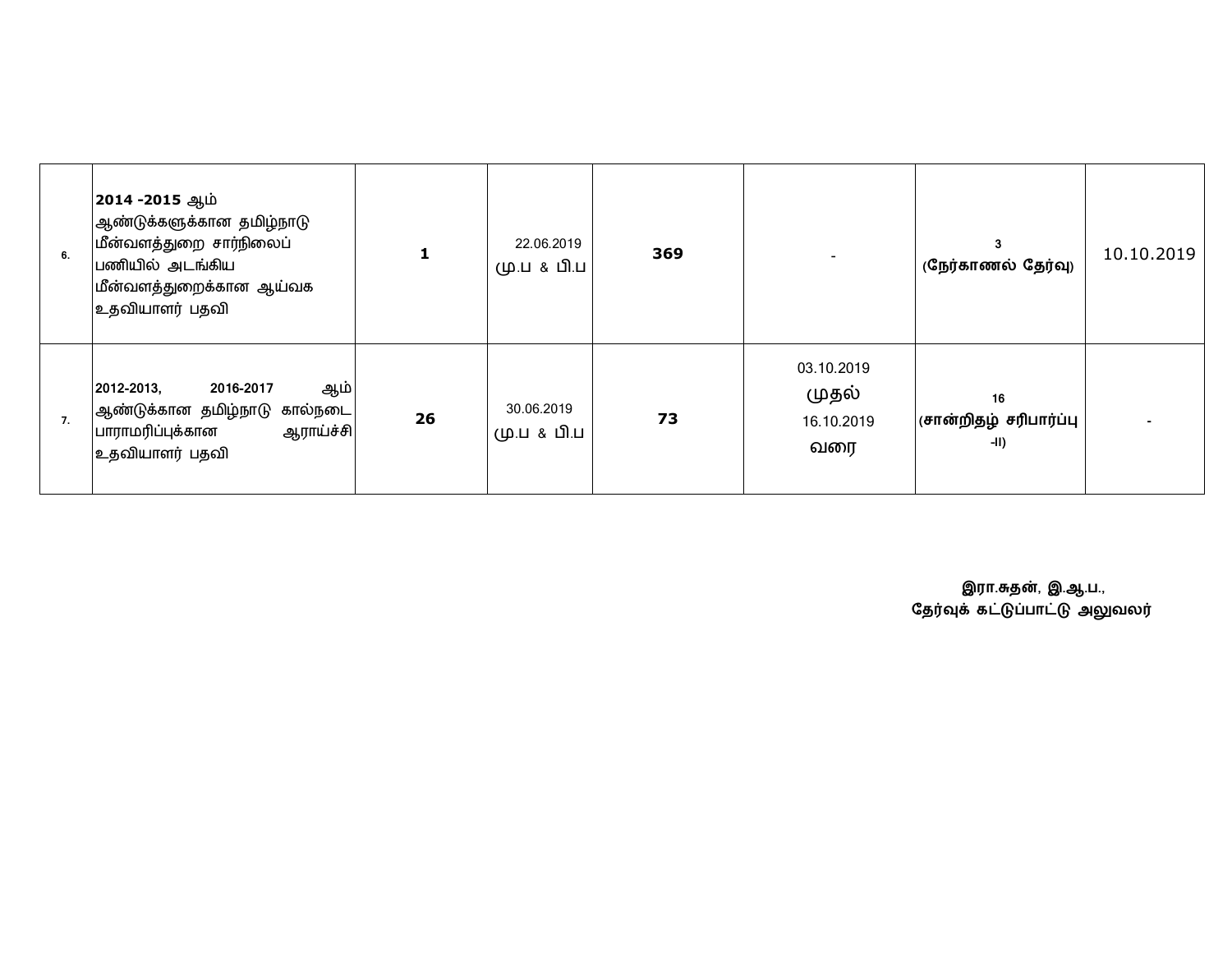

## **TAMIL NADU PUBLIC SERVICE COMMISSION PRESS RELEASE**

The Written Examination for the following posts have been conducted by the Tamil Nadu Public Service Commission. Based on the marks obtained in Written Examination, following the rule of reservation of appointments and as per the other conditions stipulated in Notifications, lists of register numbers of candidates who have been admitted provisionally to **Certificate Verification / Oral Test** are hosted at the Commission's Website **"[www.tnpsc.gov.in](http://www.tnpsc.gov.in)"**.

| SI.<br>No. | <b>Name of the Post</b>                                                                                                                                                                                                                                                                               | No. of<br><b>Vacancies</b> | Date of<br><b>Examination</b>      | No. of<br><b>Candidates</b><br>appeared in<br>the Written<br>Examination | Date of<br>uploading of<br>documents<br>for<br><b>Certificate</b><br><b>Verification</b><br>in the<br>e-seva<br>centres | No. of<br>candidates<br>now<br>provisionally<br>admitted<br>to Certificate<br>Verification /<br><b>Oral Test</b> | <b>Date of Oral</b><br>Test |
|------------|-------------------------------------------------------------------------------------------------------------------------------------------------------------------------------------------------------------------------------------------------------------------------------------------------------|----------------------------|------------------------------------|--------------------------------------------------------------------------|-------------------------------------------------------------------------------------------------------------------------|------------------------------------------------------------------------------------------------------------------|-----------------------------|
| 1.         | Assistant Geologist in Department of<br>Geology and Mining included in the<br>Tamil Nadu Geology and<br>Mining<br>Subordinate Service 2018-2019<br><b>AND</b><br>Assistant Geochemist in Public works<br>Department included in the Tamil<br>Subordinate<br>Engineering<br>Nadu<br>Service, 2012-2019 | 16<br>$(11+5)$             | 05.05.2019<br><b>F.N &amp; A.N</b> | 516                                                                      |                                                                                                                         | 42<br>(Oral Test)                                                                                                | 10.10.2019                  |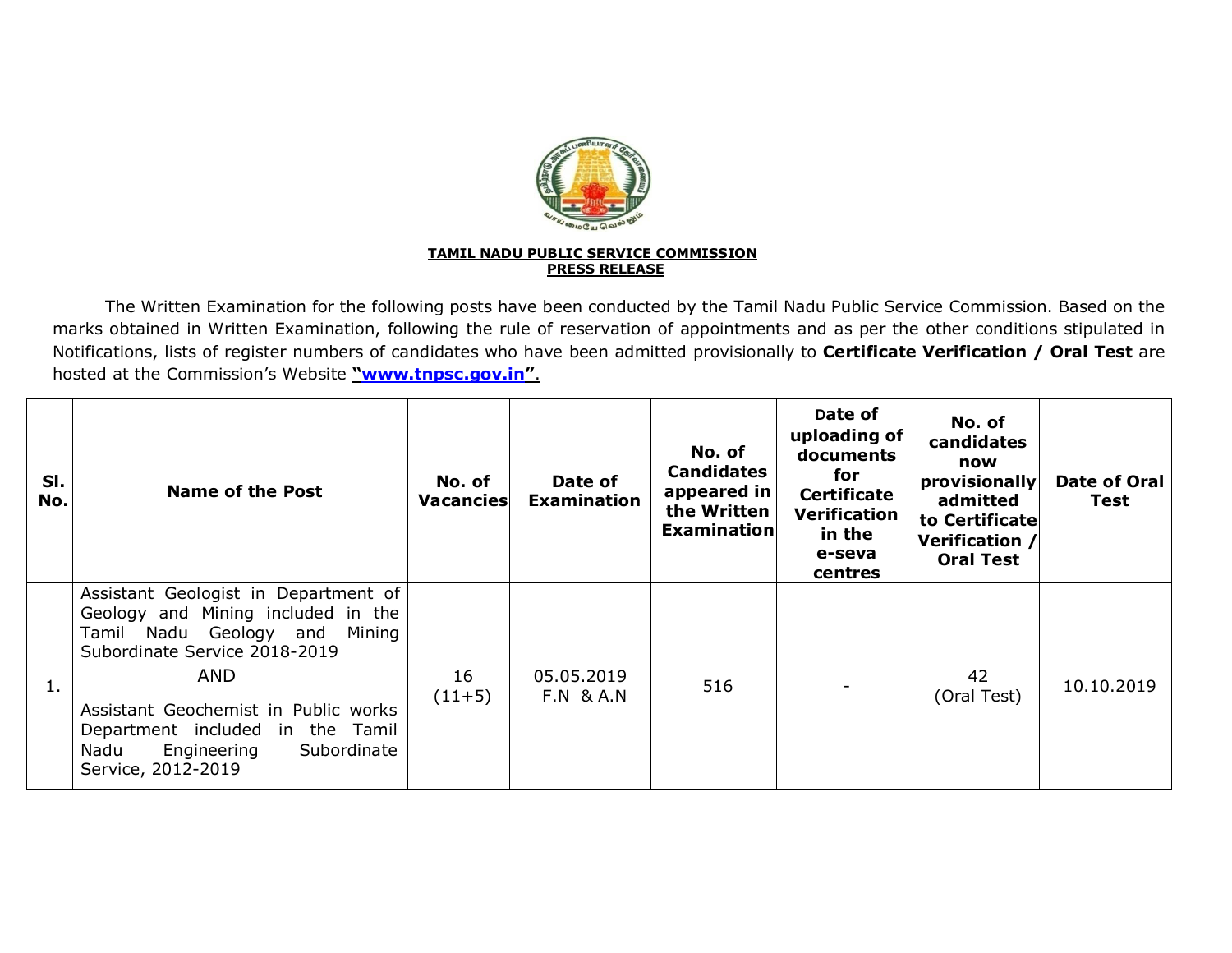| 2.             | Superintendent<br>0f<br>i) Assistant<br>Schools in Social<br>Approved<br>Defence<br>Department (Men's,<br>Women's Wing), 2011-2017<br>Superintendent<br>ii) Assistant<br>0f<br>Vigilance Institutions in Social<br>Defence<br>Department,<br>$2016 -$<br>2017 | 4                  | 05.05.2019<br><b>F.N &amp; A.N</b> | 106 |                                | 06<br>(Oral Test-II)                        | 10.10.2019 |
|----------------|---------------------------------------------------------------------------------------------------------------------------------------------------------------------------------------------------------------------------------------------------------------|--------------------|------------------------------------|-----|--------------------------------|---------------------------------------------|------------|
| 3.             | Senior / Junior Technical Assistant<br>in the Department of Tamil Nadu<br>Handlooms and Textiles in the<br><b>Handlooms</b><br><b>Textiles</b><br>and<br>Subordinate Service, 2013-2019.                                                                      | 5<br>14            | 11.05.2019<br>FN & AN              | 999 | 03.10.2019<br>To<br>16.10.2019 | 59<br>(Certificate<br>Verification -<br>II) |            |
| 4.             | Curator in Museum Department in<br>Nadu<br>General<br>Tamil<br>the<br>Subordinate<br>(shortfall<br>Service<br>vacancies)                                                                                                                                      | 4                  | 25.05.2019<br><b>F.N &amp; A.N</b> | 594 |                                | 12<br>(Oral Test)                           | 10.10.2019 |
| 5 <sub>1</sub> | Officer<br>Assistant<br>Training<br>English<br>(Stenography<br>$\overline{\phantom{m}}$<br>and<br>Secretarial Practice) in Tamil Nadu<br>Employment<br>and<br>Training<br><b>Subordinate Service</b>                                                          | 12<br>$\mathbf{1}$ | 22.06.2019<br><b>FN &amp; AN</b>   | 231 | 03.10.2019<br>To<br>16.10.2019 | 39<br>(Certificate<br>Verification)         |            |